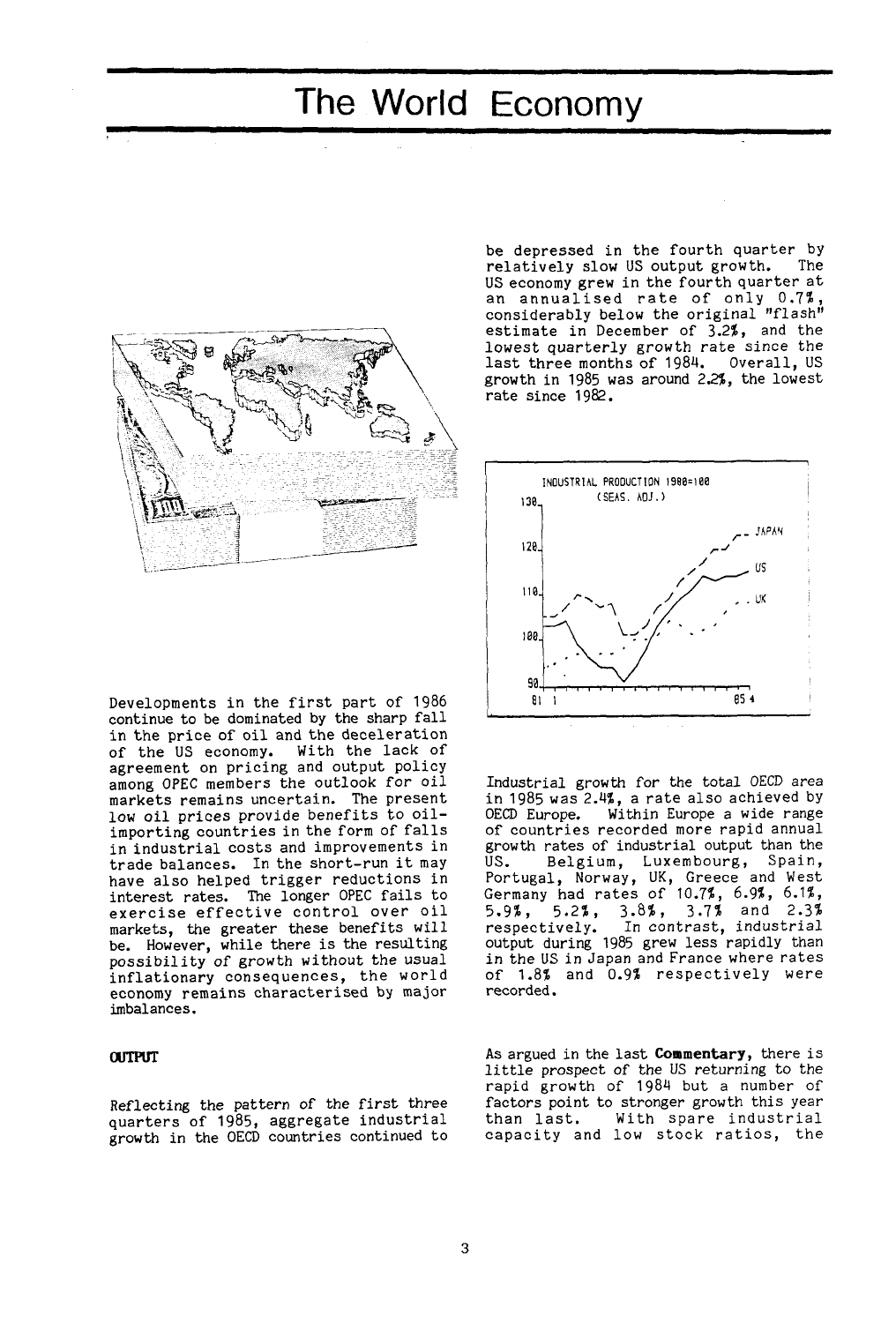combination of lower interest rates, lower oil prices and depreciation of the dollar are expected to stimulate domestic demand and help ensure that an increasing proportion of demand is satisfied through higher domestic output rather than<br>increased imports. Preliminary evidence Preliminary evidence for the first quarter suggests, however, that these expectations are not, as yet,<br>being fulfilled. In April, the US In April, the US Department of Commerce announced that real output is estimated to have declined by 0.5? in the first quarter.

This first quarter faltering in the performance of the US economy raises doubts about whether the US will achieve the growth rate of around 3% widely forecast for this year. It also reinforces those elements which cast considerable uncertainties over both US and world-wide prospects, namely, the degree of likely success of the Gramm-Rudman-Hollins Act to reduce the US budget deficit and further changes in exchange rates and oil prices. Success in reducing the US budget deficit and the effects of lower oil prices on demand in oil exporting countries will offset at least partially the expansionary impact of lower oil prices on non-oil producing economies.

Despite the marked depreciation of the dollar against most major currencies during the past year, there has been little impact in the US current account deficit. In the fourth quarter of last year the trade deficit increased to \$39.5bn, the highest recorded fourth quarter deficit. It remains unclear what impact dollar depreciation will exert on the US trade deficit during the remainder of 1986.

Over the last few years the main beneficiary of the stimulus given to international trade by the US trade deficit has been Japan. As a counterpart to the continuing US deficits, Japan continues to record trade surpluses. In the Japanese fiscal year to the end of March, Japan recorded a trade surplus of \$61.6bn and a current account surplus of<br>£55bn. In large part. these surpluses In large part, these surpluses reflect the J-curve phenomenon and Mr Nakasone has argued that yen appreciation, particularly against the dollar and less substantially against the stronger European currencies, is unlikely to exert

any substantial effect on Japan's external position before the fourth quarter of this<br>year. Thus, it is anticipated that Japan Thus, it is anticipated that Japan will have a trade surplus of around \$70bn for this calendar year.

In the face of considerable international pressure to take up some of the slack in the international economy and to absorb higher imports, Japan announced its "import action programme" in the autumn of last year. That has now, at least superficially, been reinforced by further measures taken in April to increase the<br>level of domestic demand. These measures level of domestic demand. include increasing the front-loading of the public works budget, utility rates rebates and aids to residential<br>construction and small businesses. This construction and small businesses. package followed the announcement in March that Japan's nine electric power companies, presently enjoying substantial windfall profits as a result of lower oil prices, are increasing their capital spending by 14% during the current fiscal year. Overall, however, the measures contained nothing that was not already in the process of being introduced and are undertaken within the constraint of the Japanese Governments' firm commitment to fiscal austerity.

A substantial measure of austerity in policy also remains the general rule. This has prompted further US pressure for reflationary measures in West Germany where inflation has been virtually removed from the system but where unemployment is higher than in the US. In France the Government with the new Prime Minister, Jacques Chirac, has introduced a budget to continue attempts to reduce government spending. The Budget involves reductions in public spending, a programme of public asset sales and the transfer of local authority funds to central government. While savings on the cost of oil imports have contributed to the expectation of an overall improvement in the French current account during 1986, much concern remains over the continuing loss of market share by French exporters of manufactures. by rrench exporters of manufactures.<br>Francels export grouth of 1.8% in real rrance's export growth of 1.0% in real<br>torms during 1985 reflects further losses in international price competitiveness and in international price competitiveness and a failure to adapt to changing market<br>conditions. Poor trade performance contributes to the Government's unwillingness to introduce policies to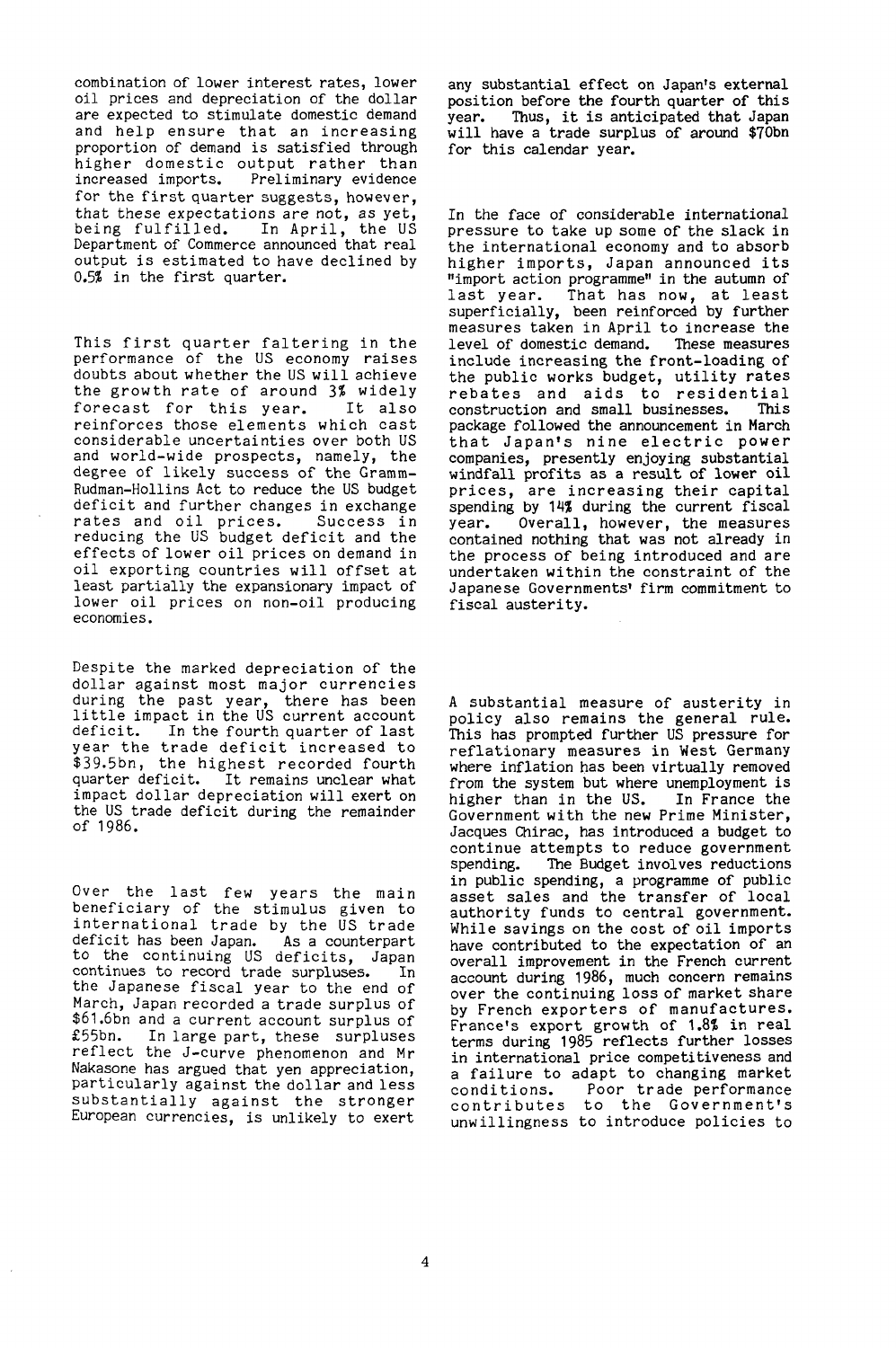stimulate domestic demand. It also accounts for the devaluation of the Franc against the Deutsch Mark in the April EMS While much uncertainty remains, the falls in oil prices have helped the expectation that the present recovery in the world economy, which is already lengthy by post-war standards, will be sustained during 1986 and into next year.

### **LABOUR MARKETS**

After remaining unchanged at a standardised rate of 8.1% during the second and third quarters, OECD unemployment fell slightly to 8.0% in the last quarter of 1985. Underlying these overall rates is a continuation of the pattern, now well-established over recent years, of quite different experiences across OECD countries. Despite the deceleration of US growth during 1985, unemployment fell in the third and fourth quarters to rates of 7.1% and 6.9% respectively. The rate of 7.1% continued the year-on-year reductions since 1981.



While there were fourth quarter reductions in unemployment in both Canada and the unemployment in Europe remained unchanged with OECD Europe and the EEC experiencing rates of 11.0% and 10.8% respectively. Within Europe, fourth quarter unemployment rose in Italy, remained unchanged in the UK and fell in France and West Germany. Despite a

further rise in Japanese unemployment, the Japanese rate of 2.8% remains substantially below the rates in North America and in most European countries. In Europe only Norway and Sweden with rates of 2.4% and 2.7% respectively have lower levels of unemployment than Japan.

As argued in previous **Commentaries,** the outlook for unemployment remains<br>pessimistic. In Japan the measures to In Japan the measures to front-load public expenditure and to raise capital investment and levels of construction activity will help restrain the growth in unemployment. The prospects continue to be most pessimistic in Europe where macroeconomic policy is still typified by caution and where policies towards labour markets remain directed at removing labour market rigidities.

#### **INFLATION**

The falls in oil prices, continuing softness in non-oil commodity markets and the impact for countries other than the US of reductions in import prices of items denominated in US dollars have contributed to the continuing absence of marked inflationary pressures. Inflation for the OECD fell to 5% in 1985 from a rate of 6% in 1984 and in the fourth quarter of last year inflation stood at an annualised rate of 4.5%.

As in earlier periods, the average for the OECD embraces some diversity of experience but there is further evidence of differences in relative inflation rates between Europe an North America being<br>eroded. Inflation in North America at Inflation in North America at 3.8% is higher than the rate of 3.3% in the third quarter but remains below the fourth quarter averages of 5.6% and 4.1% for OECD Europe and the EEC respectively.

These latter rates are, however, lower than in the third quarter. Within Europe inflation rates fell from 1.8% to 1.3% for West Germany and from 4.9% to 4.2% for France, but remained unchanged for the UK<br>at 5.5%. With the effects of lower oil With the effects of lower oil prices working through the system West Germany's annualised inflation rate fell